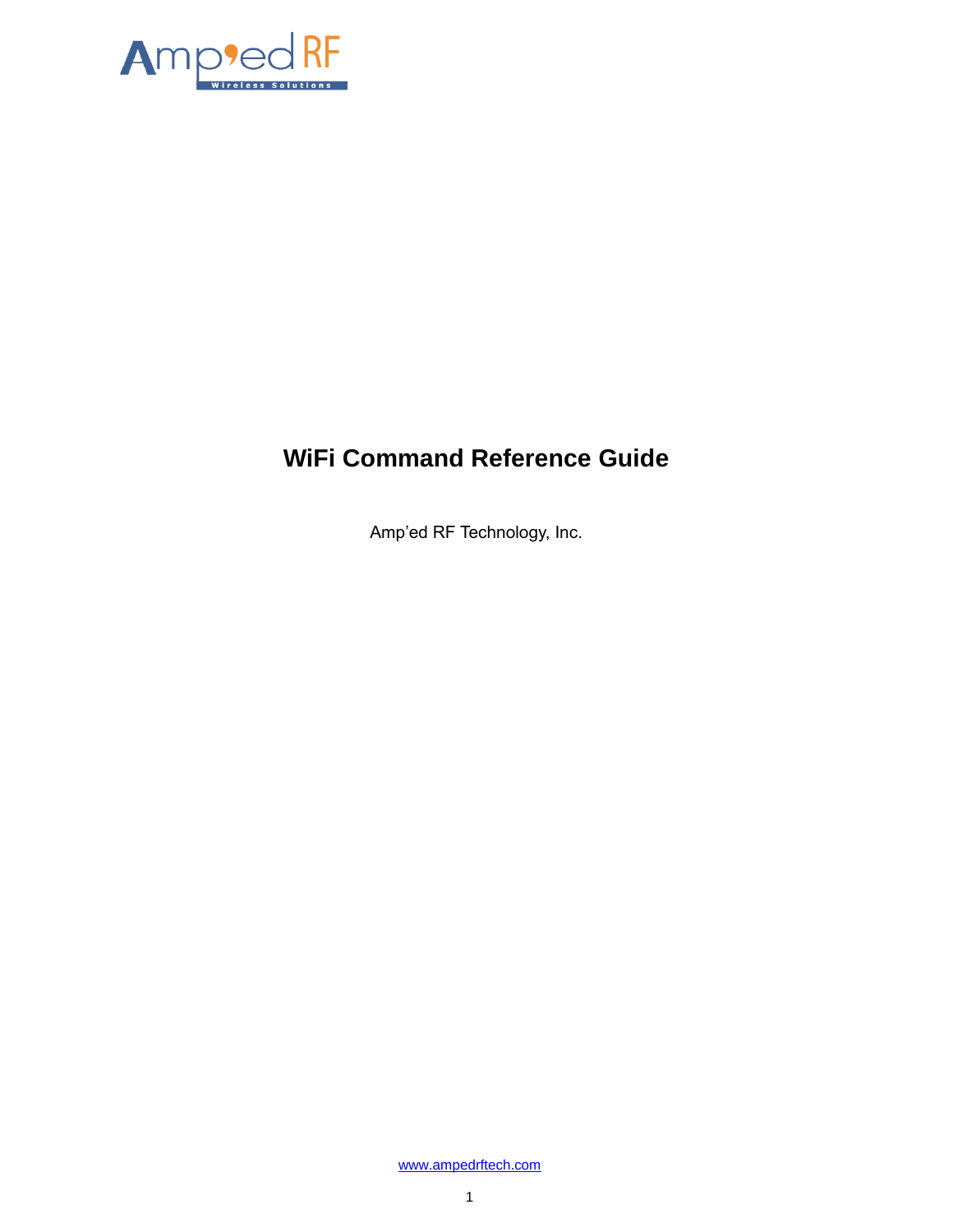

## **Table of contents**

| 1.   |    |
|------|----|
| 2.   |    |
| 2.1  |    |
| 2.2  |    |
| 3.   |    |
| 3.1  |    |
| 3.2  |    |
| 3.3  |    |
| 3.4  |    |
| 3.5  |    |
| 3.6  |    |
| 3.7  |    |
| 3.8  |    |
| 3.9  |    |
| 3.10 |    |
| 3.11 |    |
| 3.12 |    |
| 3.13 |    |
| 3.14 |    |
| 3.15 |    |
| 3.16 |    |
| 3.17 |    |
| 3.18 |    |
| 3.19 |    |
| 3.20 |    |
| 4.   | 14 |
| 4.1  |    |
| 4.2  |    |
| 4.3  |    |
| 4.4  |    |
| 4.5  |    |
| 5.   |    |
| 5.1  |    |
| 5.2  |    |
| 5.3  |    |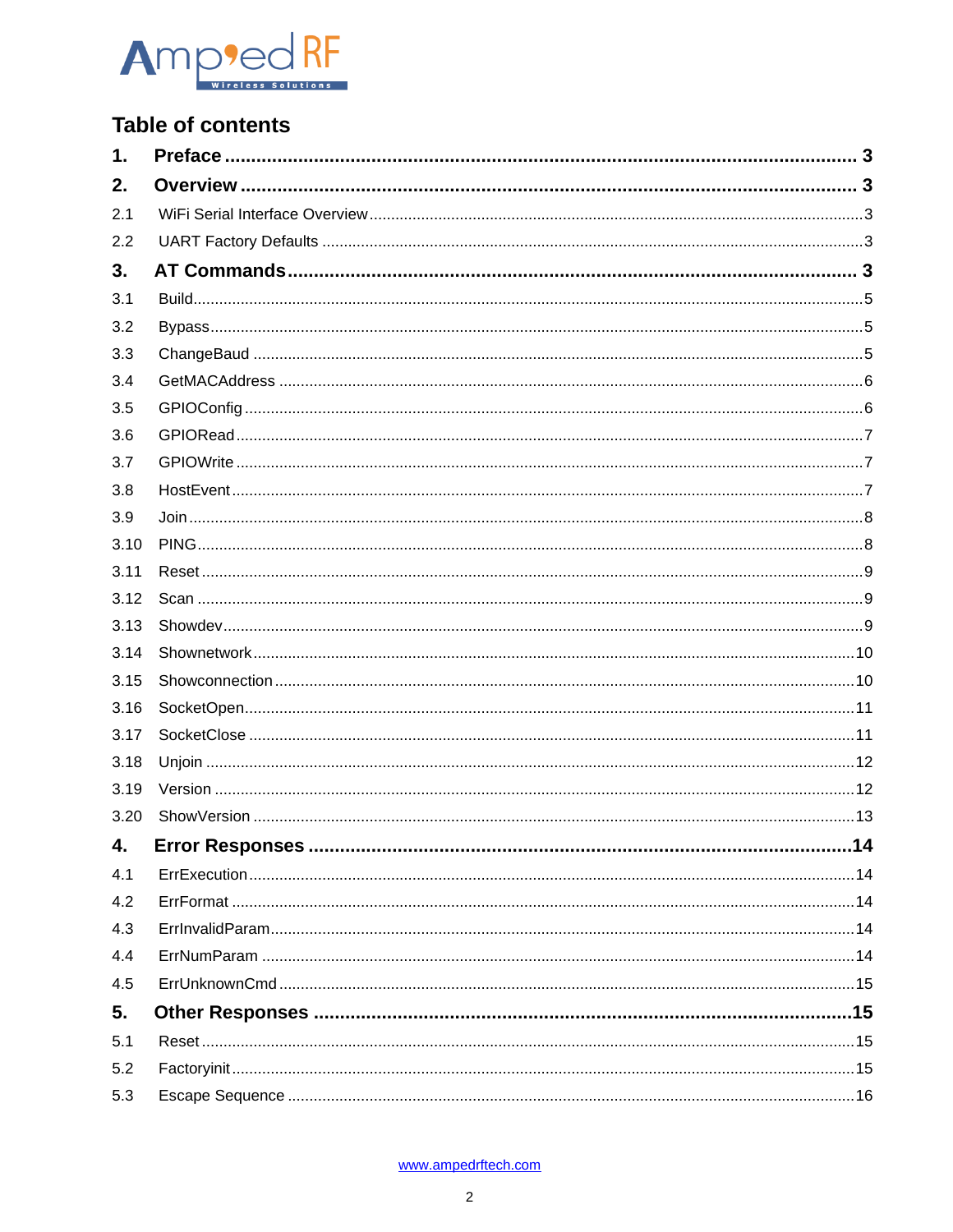

## <span id="page-2-0"></span>**1. Preface**

This document provides a detailed description of each command supported by the WiFi serial AT command interface. Each description explains parameters and the expected behaviors of each command and response.

## <span id="page-2-1"></span>**2. Overview**

This chapter gives a basic overview of the WiFi interface. Further configuration commands are detailed in the *WiFi Configuration Guide*.

## <span id="page-2-2"></span>**2.1 WiFi Serial Interface Overview**

WiFi is an application layer that provides data communication between two devices. A serial port is used to communicate with a host device through an AT command interface as shown below.



Wifi serial provides the following basic features:

- Point-to-point connection. Wifi only supports a connection with one host device at a time.
- Command and Bypass modes: it is possible to switch between Command and Bypass (data transmit/receive) modes during an active connection.

## <span id="page-2-3"></span>**2.2 UART Factory Defaults**

UART: 115200 baud, no parity, 1 stop bit, 8 data bits

## <span id="page-2-4"></span>**3. AT Commands**

This chapter details the each of the WiFi AT commands including brief descriptions of behavior, syntax of the command, context of the command, and types of responses. This WiFi Reference Guide covers the following commands:

Table Key:

- $\checkmark$  command is supported in this release
- U command has been updated for this release, see release notes
- X command not supported in this release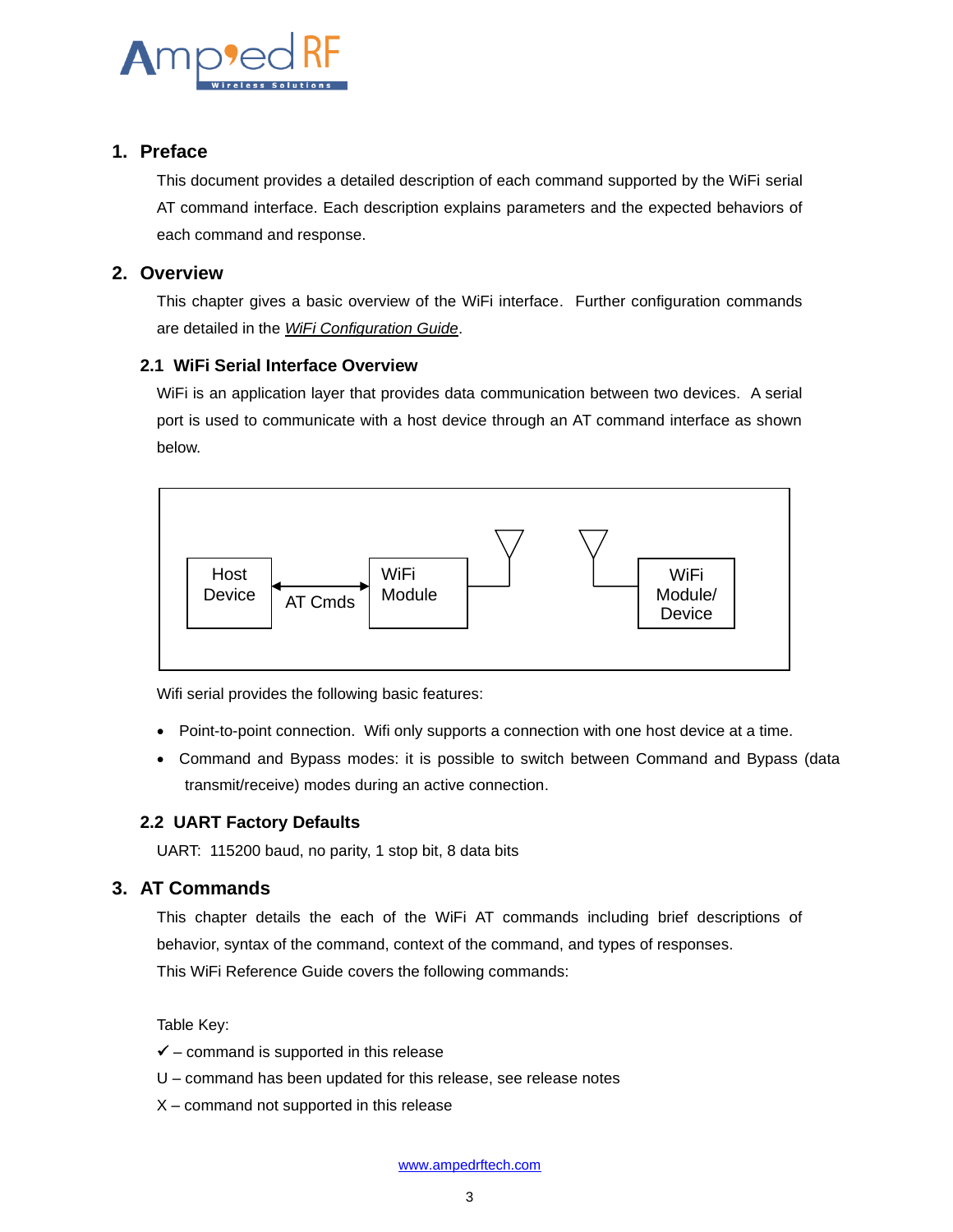

| Command            | WiFi Cmd v1.0      | WiFi Cmd v1.1      | WiFi Cmd v1.2      | WiFi Cmd v1.3      |
|--------------------|--------------------|--------------------|--------------------|--------------------|
| <b>Build</b>       | $\checkmark$       | $\checkmark$       | $\checkmark$       | $\checkmark$       |
| <b>Bypass</b>      | $\checkmark$       | $\checkmark$       | $\checkmark$       | $\checkmark$       |
| ChangeBaud         | $\checkmark$       | $\checkmark$       | $\checkmark$       | $\checkmark$       |
| GetMACAddress      | $\checkmark$       | $\checkmark$       | $\checkmark$       | $\checkmark$       |
| GPIOConfig         | $\pmb{\times}$     | $\pmb{\mathsf{x}}$ | $\pmb{\mathsf{x}}$ | $\pmb{\mathsf{x}}$ |
| GPIORead           | $\pmb{\times}$     | $\pmb{\times}$     | $\pmb{\times}$     | $\pmb{\mathsf{x}}$ |
| GPIOWrite          | $\pmb{\times}$     | $\pmb{\mathsf{X}}$ | $\pmb{\mathsf{x}}$ | $\pmb{\mathsf{x}}$ |
| HostEvent          | $\checkmark$       | $\checkmark$       | $\checkmark$       | $\checkmark$       |
| Join               | $\checkmark$       | $\checkmark$       | $\checkmark$       | $\checkmark$       |
| <b>PING</b>        | $\pmb{\mathsf{x}}$ | $\pmb{\mathsf{x}}$ | $\pmb{\mathsf{x}}$ | $\pmb{\mathsf{x}}$ |
| Reset              | $\checkmark$       | $\checkmark$       | $\checkmark$       | $\checkmark$       |
| Scan               | $\checkmark$       | $\checkmark$       | $\checkmark$       | $\mathsf U$        |
| Showdev            | $\pmb{\mathsf{x}}$ | $\checkmark$       | $\checkmark$       | $\checkmark$       |
| Shownetwork        | $\pmb{\mathsf{x}}$ | $\checkmark$       | $\checkmark$       | $\checkmark$       |
| Showconnection     | $\pmb{\times}$     | $\checkmark$       | $\checkmark$       | $\checkmark$       |
| SocketOpen         | $\checkmark$       | $\checkmark$       | $\checkmark$       | $\checkmark$       |
| SocketClose        | $\pmb{\times}$     | $\checkmark$       | $\checkmark$       | $\checkmark$       |
| Unjoin             | $\pmb{\mathsf{X}}$ | $\checkmark$       | $\checkmark$       | $\checkmark$       |
| Version            | $\pmb{\mathsf{x}}$ | $\pmb{\mathsf{x}}$ | $\pmb{\mathsf{x}}$ | $\pmb{\mathsf{X}}$ |
| <b>ShowVersion</b> | $\pmb{\mathsf{x}}$ | $\pmb{\mathsf{x}}$ | $\checkmark$       | $\checkmark$       |

#### WiFi Command Summary

- The following subsections describe each of these commands in detail, including a description of behavior, syntax (including possible parameter values), and types of responses.
- Some responses will not be "immediate". Where applicable, these will be noted and will include an approximate delay before response.
- For commands with optional parameters, all possible forms will be listed under the syntax subsection.
- Error responses are described in Section **Error! Reference source not found.** [Error R](#page-13-0) [esponses.](#page-13-0)
- All commands and replies, except the escape sequence, are terminated with a CR/LF.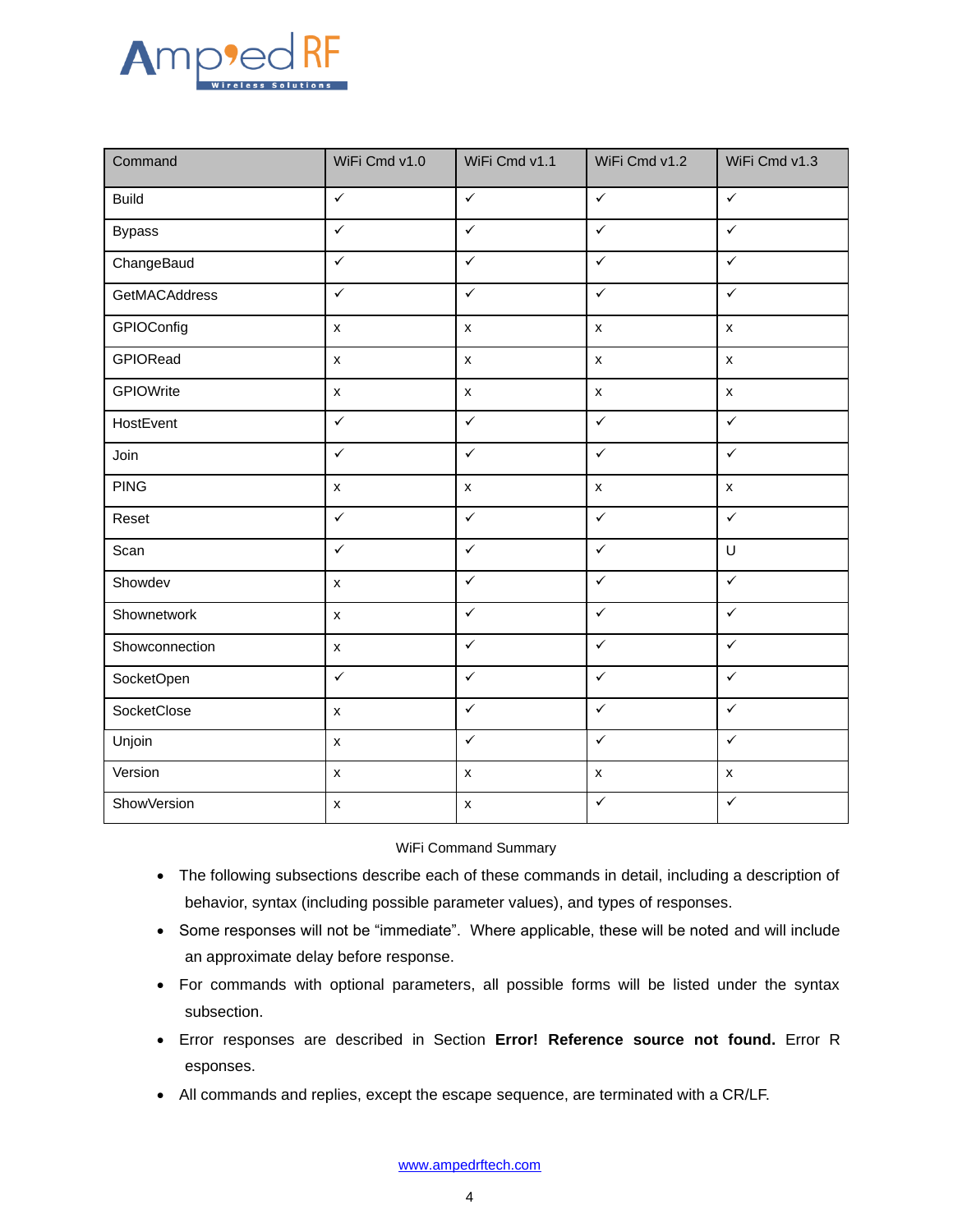

## <span id="page-4-0"></span>**3.1 Build**

The **Build** command is used to return the current build ID of the application firmware.

#### **3.1.1 Syntax**

AT+WF Build

## **3.1.2 Responses**

If the operation is successful, the response is:

AT-WF Wifi Build [date]

where [date] is the date code of the application firmware.

## <span id="page-4-1"></span>**3.2 Bypass**

The **Bypass** command is used to return the Wifi interface to the bypass mode, if a connection is still available. The possible use for this is to change a setting after a connection has been made (such as the UART baud rate). If the Wifi interface does not have a connection, it will respond as if the connection is down.

#### **3.2.1. Syntax**

AT+WF Bypass

#### **3.2.2. Responses**

If a connection is still available, the response is:

```
AT-WF -BypassMode-
```
If there is currently no connection, the response is:

AT-WF ConnectionDown

## <span id="page-4-2"></span>**3.3 ChangeBaud**

The host sends the **ChangeBaud** command in order to change the local UART speed to a new speed identified by the host. This setting will only remain in effect during the current session - until reset.

#### **3.3.1. Syntax**

AT+WF ChangeBaud [rate]

Where [rate] is the new baud rate:

• 2400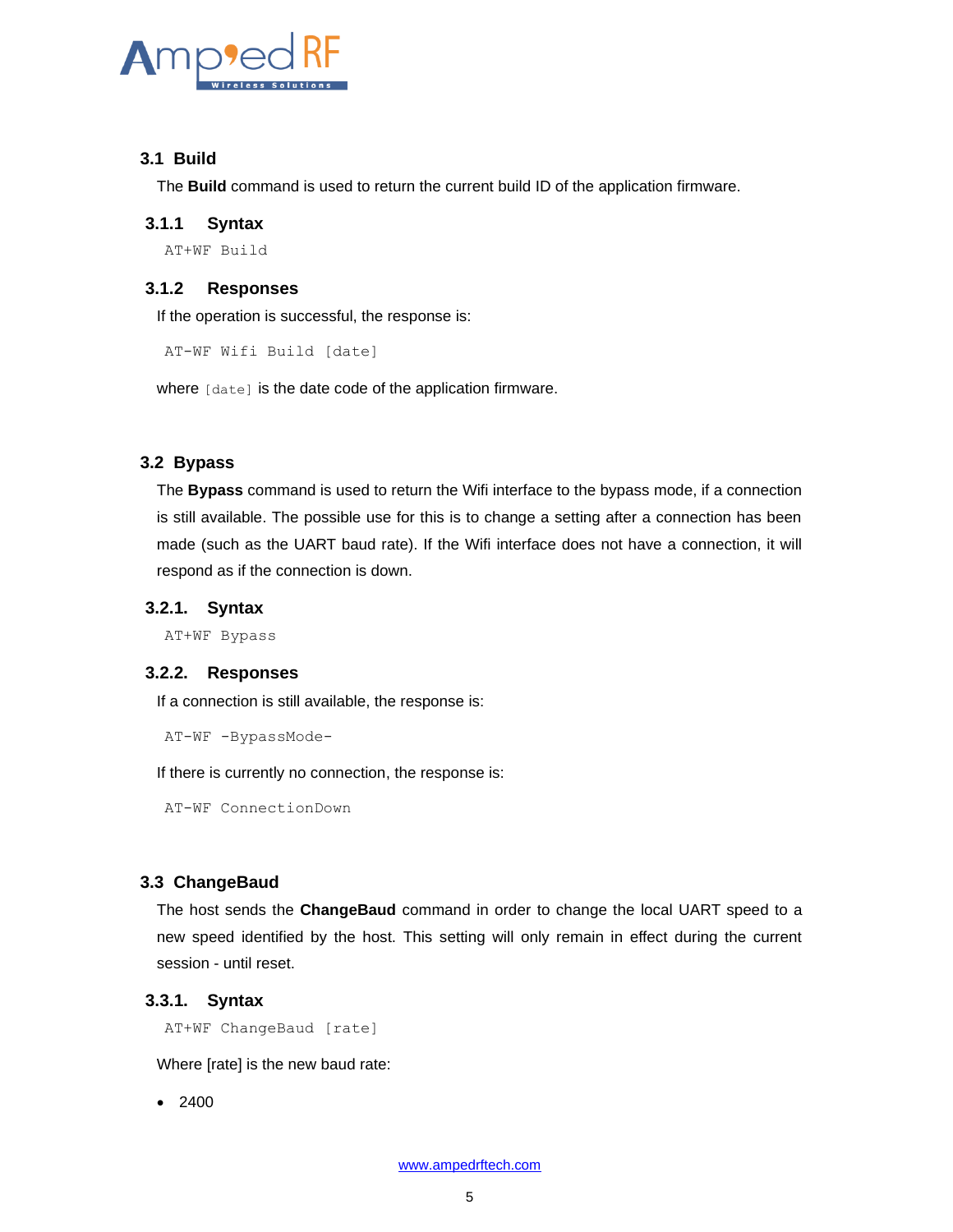

- 4800
- 9600
- 19,200
- 38,400
- 57,600
- 115,200
- 230,400
- 460,800
- 921,600

#### **3.3.2. Responses**

If the change is accepted, the response is:

AT-WF Baudrate Changed

The actual change will not occur until the response has been completely transmitted.

## <span id="page-5-0"></span>**3.4 GetMACAddress**

The **GetMACAddress** command is used to read the local device's MAC address.

#### **3.4.1. Syntax**

AT+WF GetMACAddress

## **3.4.2. Responses**

If the operation is successful, the response is:

 $AT-WF$  MAC ADDR = [MAC addr]

Where [MAC addr] is the local device's MAC address.

## <span id="page-5-1"></span>**3.5 GPIOConfig**

The **GPIOConfig** command is used to configure a GPIO pin to input or output.

#### **3.5.1 Syntax**

AT+WF GPIOConfig [GPIO Pin] [Configuration]

Where [GPIO Pin] is the Pin number, 0 – 15, of the desired GPIO to configure. [Configuration] is "i" or "I" for input and "o" or "O" for output.

#### **3.5.2 Responses**

If the operation is successful, the response is: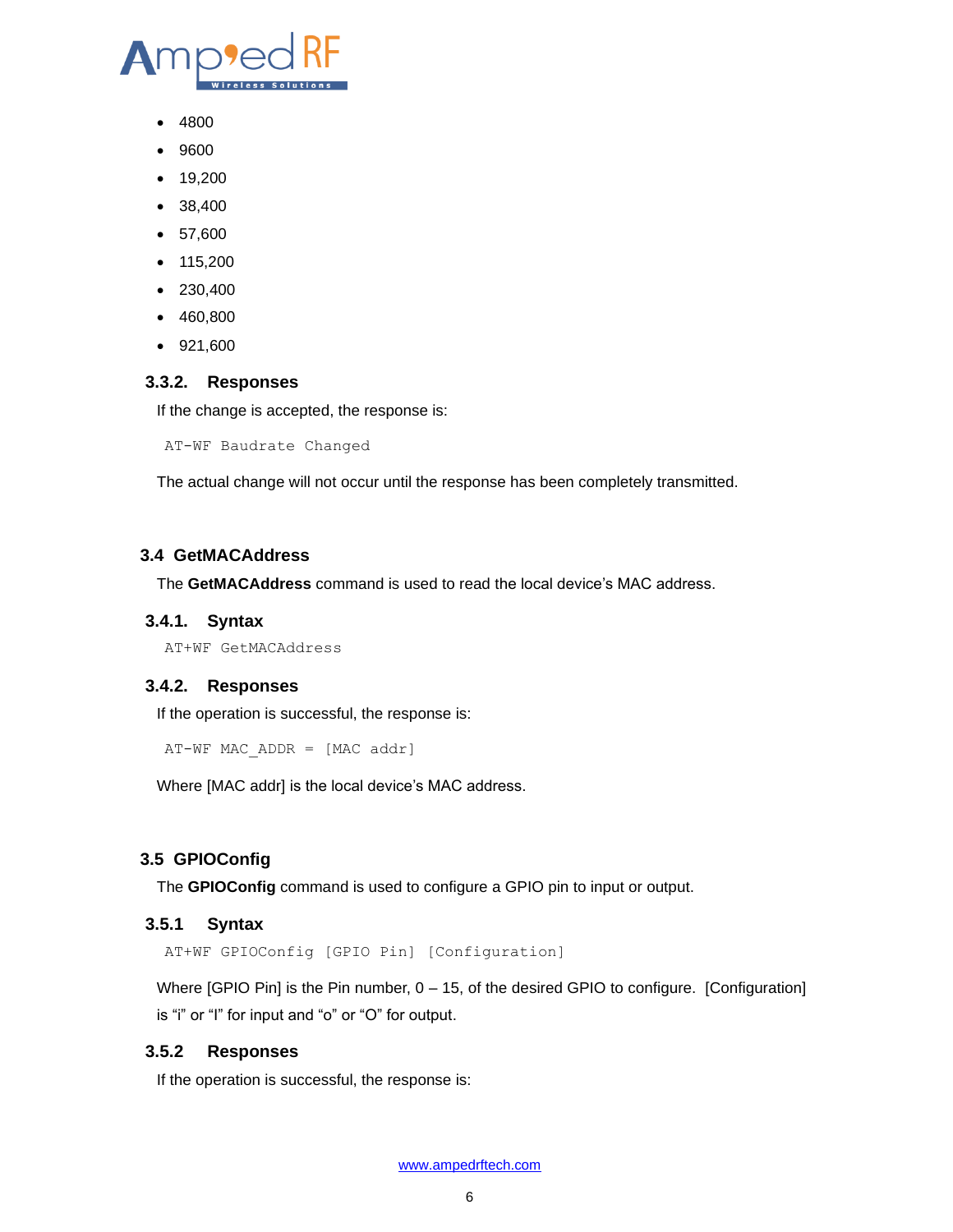

AT-WF GPIOConfigDone

## <span id="page-6-0"></span>**3.6 GPIORead**

The GPIORead command is used to read a GPIO pin. A GPIO may be read while configured as either an input or output.

## **3.6.1 Syntax**

AT+WF GPIORead [GPIO Pin]

Where [GPIO Pin] is the Pin number, 0 – 15, of the desired GPIO to read.

#### **3.6.2 Responses**

If the operation is successful, the response is:

AT-WF GPIOReadDone [result]

Where [result] is either a 1 to indicate high, or 0 to indicate low.

## <span id="page-6-1"></span>**3.7 GPIOWrite**

The **GPIOWrite** command is used to set a GPIO pin to high or low. A GPIO may only be set when configured as an output.

#### **3.7.1 Syntax**

AT+WF GPIOWrite [GPIO Pin] [Setting]

Where  $[GPIO Pin]$  is the Pin number,  $0 - 15$ , of the desired GPIO to read.  $[Setting]$  is a 1 to set a pin to high and a 0 to set a pin to low.

#### **3.7.2 Responses**

If the operation is successful, the response is:

AT-WF GPIOWriteDone

## <span id="page-6-2"></span>**3.8 HostEvent**

The **HostEvent** command is used to enable/disable the host notification strings. This will override the default setting in the dynamic configuration only for the current session; until reset.

#### **3.8.1 Syntax**

AT+WF HostEvent [Enable/Disable]

Where [Enable/Disable] is an "e" or "E" character to enable this parameter and a "d" or "D"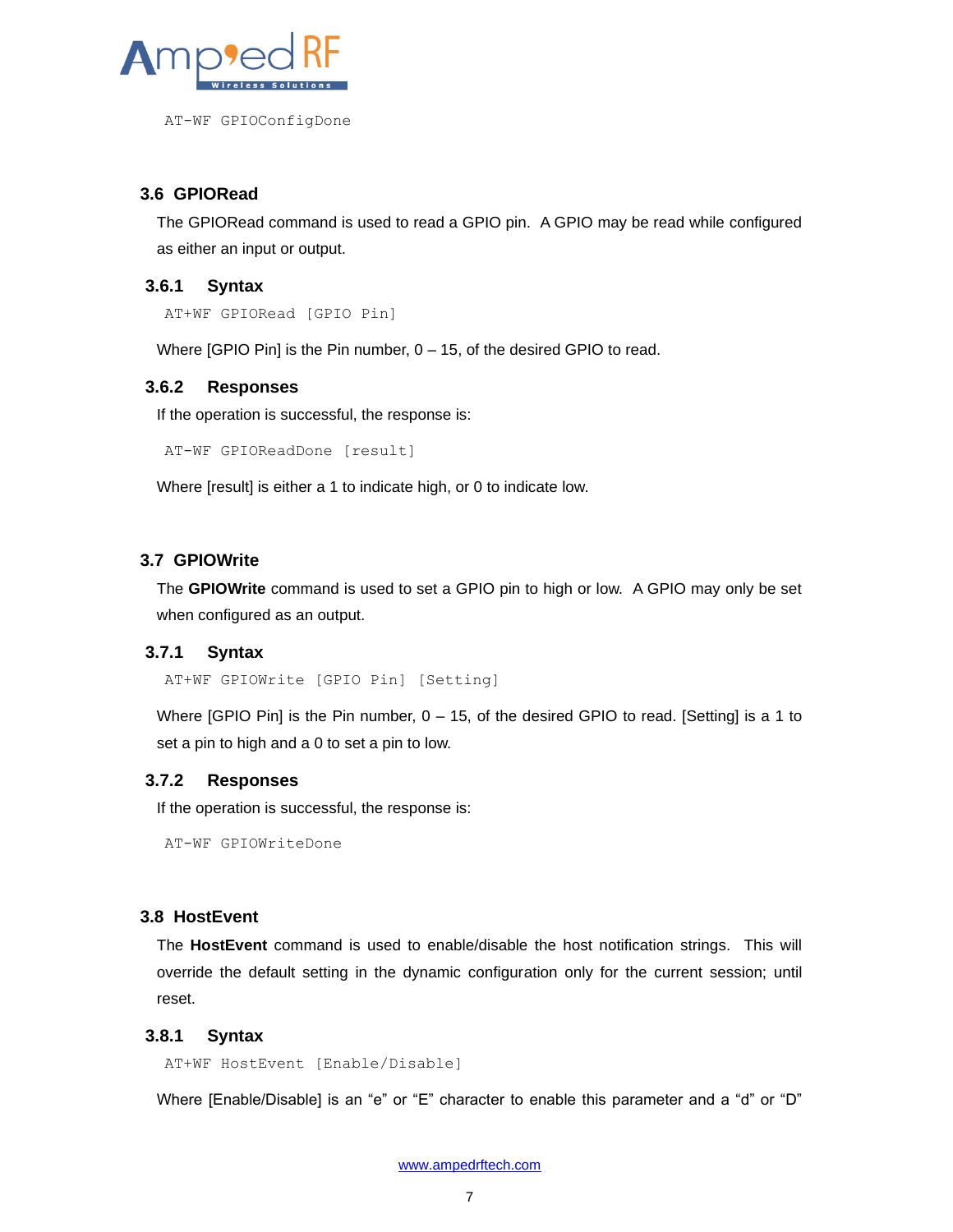

character to disable it.

#### **3.8.2 Responses**

If the feature is successfully enabled, the response is:

AT-WF HostEvent Enabled

If the feature is successfully disabled there is no response because the events have been disabled.

#### <span id="page-7-0"></span>**3.9 Join**

The **Join** command is used to join a specified AP, it is valid when module in STA mode.

#### **3.9.1 Syntax**

```
AT+WF Join [SSID] [Passphrase]
```
The parameter SSID and Passphrase are optional; usage:

- If no parameter input, uses the default SSID and Passphrase in the configuration variable section where [SSID] is configured in SSID, [Passphrase] is configured in PassPhrase.
- If parameter [SSID] and [Passphrase] are present, ignores the configuration items in favor of these parameters.
- If only [SSID] but no [Passphrase], joins a router or AP with no passphrase.
- Only [Passphrase] is invalid.

#### **3.9.2 Responses**

If the **Join** is successful:

```
AT-WF JoinOk [SSID]
```
If the **Join** is not successful:

AT-WF JoinFailed [SSID]

#### <span id="page-7-1"></span>**3.10 PING**

The **PING** command is used to ping a remote host.

#### **3.10.1 Syntax**

```
AT+WF PING [Addr]
```
Where [Addr] is the remote IP address

#### **3.10.2 Responses**

If the operation is successful, the response is: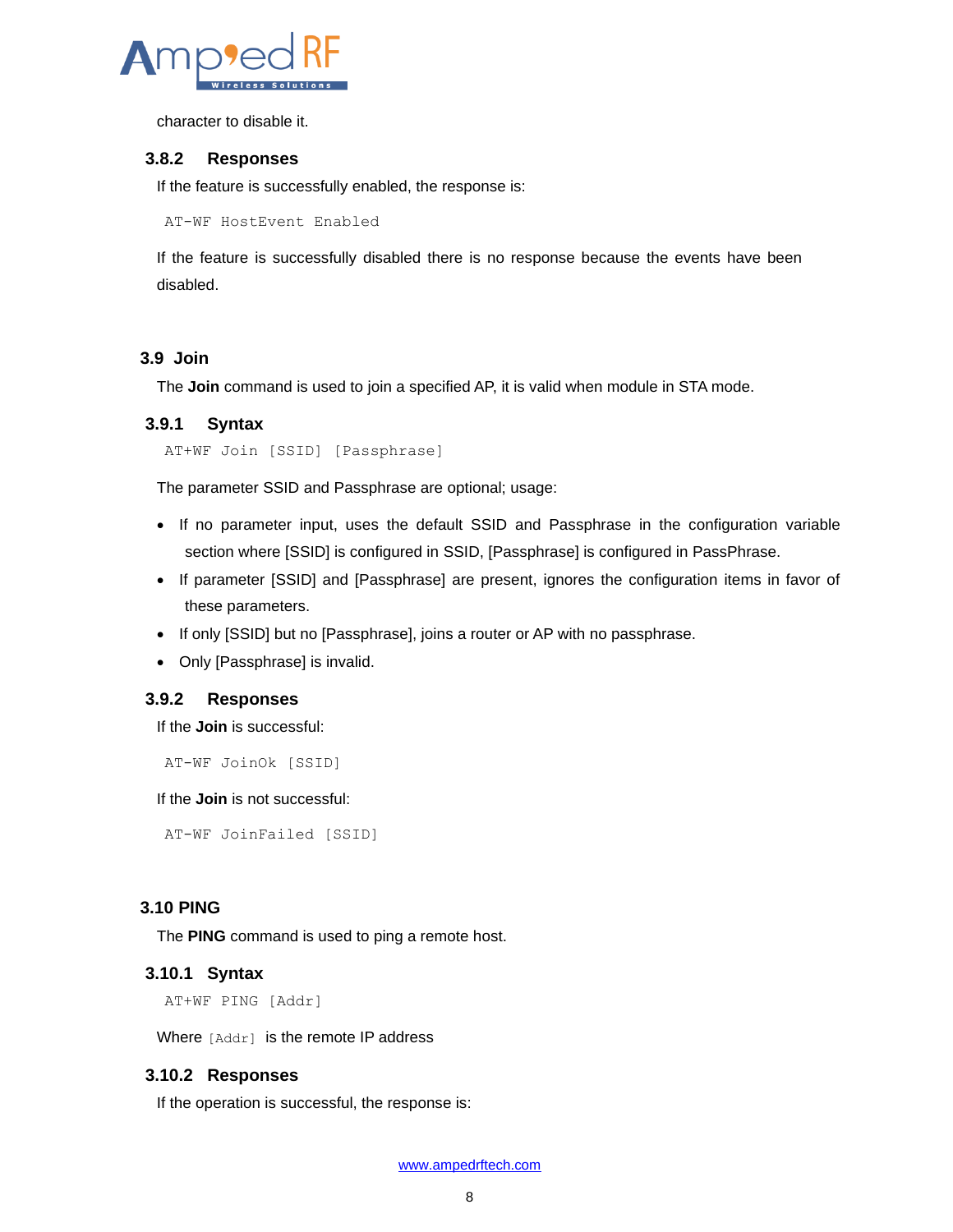

AT-WF Ping [result]

Where [result] is the ping test results.

#### <span id="page-8-0"></span>**3.11 Reset**

The **Reset** command is used to reset the Wifi interface. This is provided in the event that a host application wants to perform a software reset for error recovery. There is a response prior to reset to verify the command was received by the Wifi interface. A reset requires 2 seconds approximately.

#### **3.11.1 Syntax**

AT+WF Reset

#### **3.11.2 Responses**

If the operation is successful, the response is:

AT-WF ResetPending

#### <span id="page-8-1"></span>**3.12 Scan**

The **Scan** command is used to find nearby Access Points, it is valid when module in STA mode.

## **3.12.1 Syntax**

AT+WF Scan (both 2.4G and 5G)

AT+WF Scan LB (only 2.4G)

AT+WF Scan HB (only 5G)

#### **3.12.2 Responses**

#### Upon finding an Access Point:

| BSSID | Signal                                          | Freq | SSID | Flags   |
|-------|-------------------------------------------------|------|------|---------|
|       | [Mac Address] [Signal Level] [Frequency] [SSID] |      |      | [Flaqs] |

Otherwise, if no AP found, no information shows out.

| <b>BSSID</b> | Signal | Frea | SSID | Flaqs |
|--------------|--------|------|------|-------|
|--------------|--------|------|------|-------|

#### <span id="page-8-2"></span>**3.13 Showdev**

The **Showdev** command is used to show the STA devices joined with the local device. It is only valid when configured in AP mode.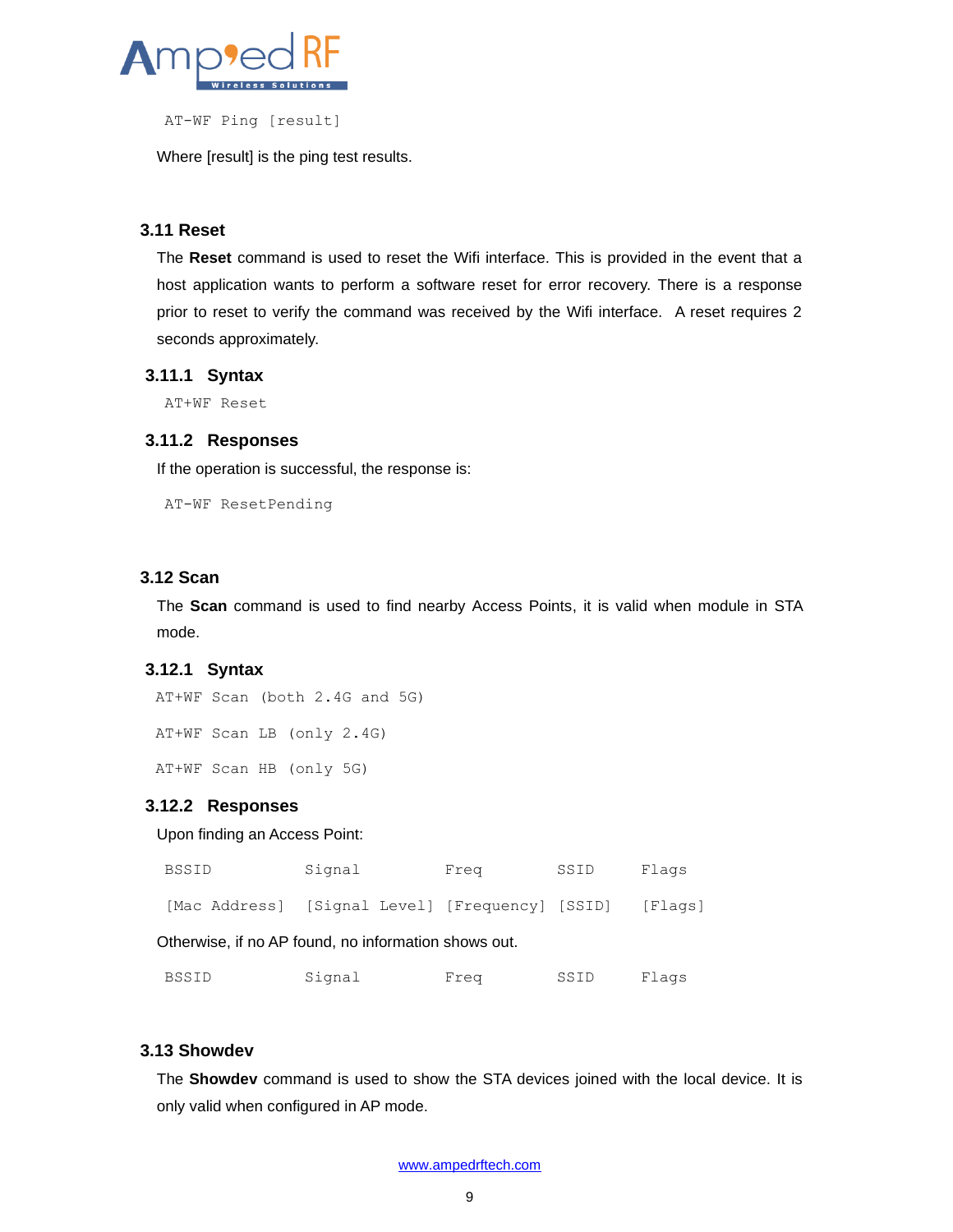

#### **3.13.1 Syntax**

AT+WF Showdev

#### **3.13.2 Responses**

Each STA device's information is shown. The maximum number of devices is determined by the configuration section MaxSTACount value. For each STA device joined, its IP address is listed, or the IP address may be invalid:

[n] IP:x.x.x.x

If the local device is in STA mode, the result is (case not supported):

STA Mode!

#### <span id="page-9-0"></span>**3.14 Shownetwork**

The **Shownetwork** command is used to show the network built with module.

#### **3.14.1 Syntax**

AT+WF Shownetwork

#### **3.14.2 Responses**

Whend in AP mode, displays the station information list:

Station list [1] - IP= 192.168.0.3, MAC= cc:af:78:a4:0f:ed Total of 1 stations.

In STA mode, shows the SSID and IP address of the devices joined:

AT-WF In network [SSID]! AT-WF Local IP: 192.168.0.3

#### <span id="page-9-1"></span>**3.15 Showconnection**

The **Showconnection** command is used to show a TCP link established with the local device. It shows the remote device's role and IP address. Invalid with UDP protocol.

#### **3.15.1 Syntax**

AT+WF Showconnection

#### **3.15.2 Responses**

If IPProtocol = TCP (alternatively 0), configured as a TCP server, shows the TCP client list: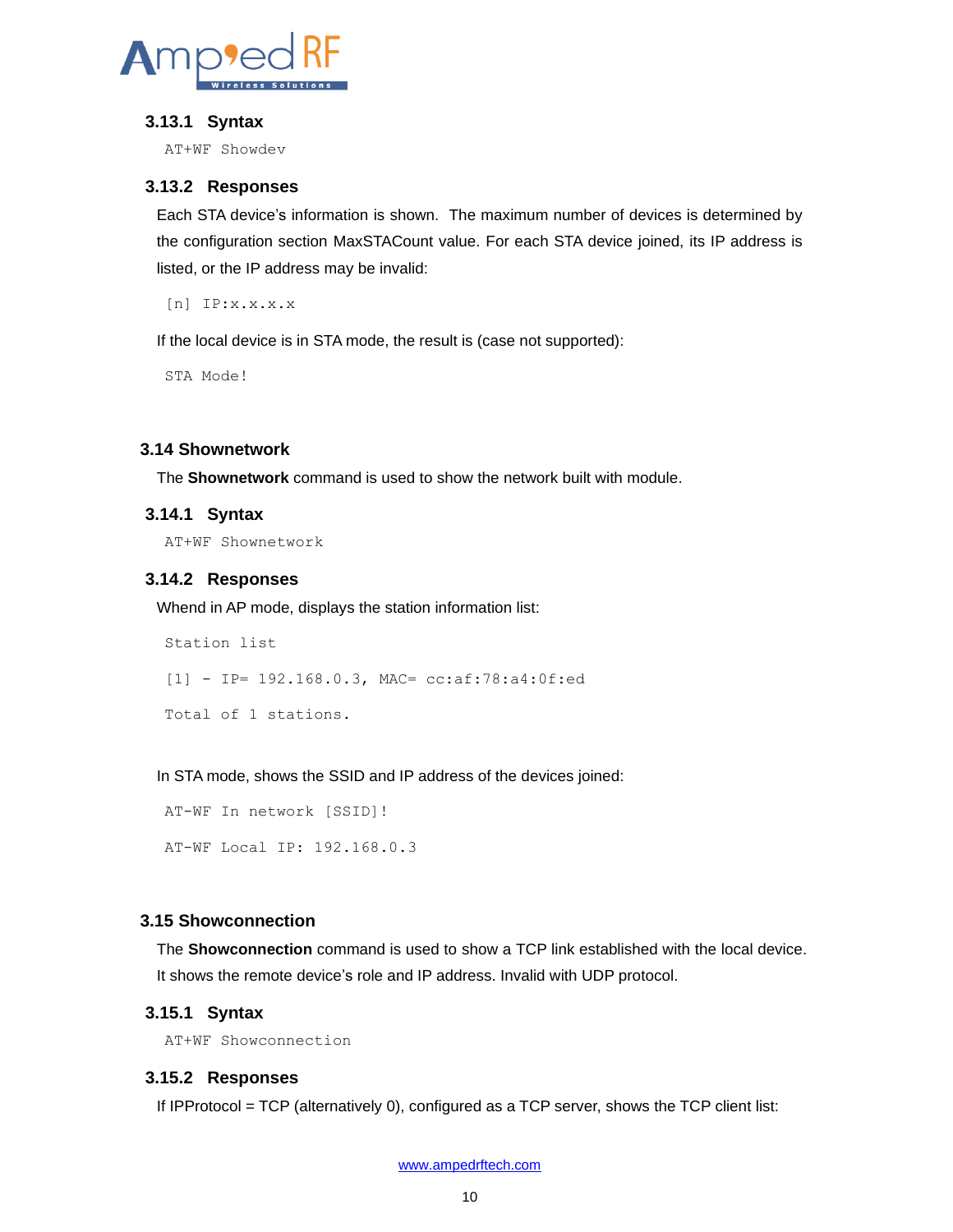

TCP Client [IP address]

If IPProtocol = TCP Client (alternatively 2), configured as a TCP client, shows the TCP server IP adddress:

TCP Server [IP address]

## <span id="page-10-0"></span>**3.16 SocketOpen**

The **SocketOpen** command has a different function depending upon the IP protocol in use. Configured by the IPProtocol section.

- $\bullet$  If IPProtocol = TCP (alternatively 0), starts a TCP server. If there is client, starts a connection and the module will enter bypass mode.
- If IPProtocol = UDP (alternatively 1), opens a UDP socket and enter bypass mode,
- If IPProtocol = TCP Client (alternatively 2), connects to a TCP server. If link is established, it enters bypass mode.

#### Related configuration Settings:

```
HostIPAddr: remote device IP address
HostPort: remote device listen port number
LocalPort: local listen port number
```
## **3.16.1 Syntax**

AT+WF SocketOpen

#### **3.16.2 Responses**

 $\bullet$  When IPProtocol = TCP:

AT-WF StartTCPServer

 $\bullet$  When IPProtocol = UDP:

AT-WF –BypassMode-

• When IPProtocol = TCP Client:

AT-WF –BypassMode-

#### <span id="page-10-1"></span>**3.17 SocketClose**

The **SocketClose** command has a different function depending upon the IP protocol in use. Configured by the IPProtocol section.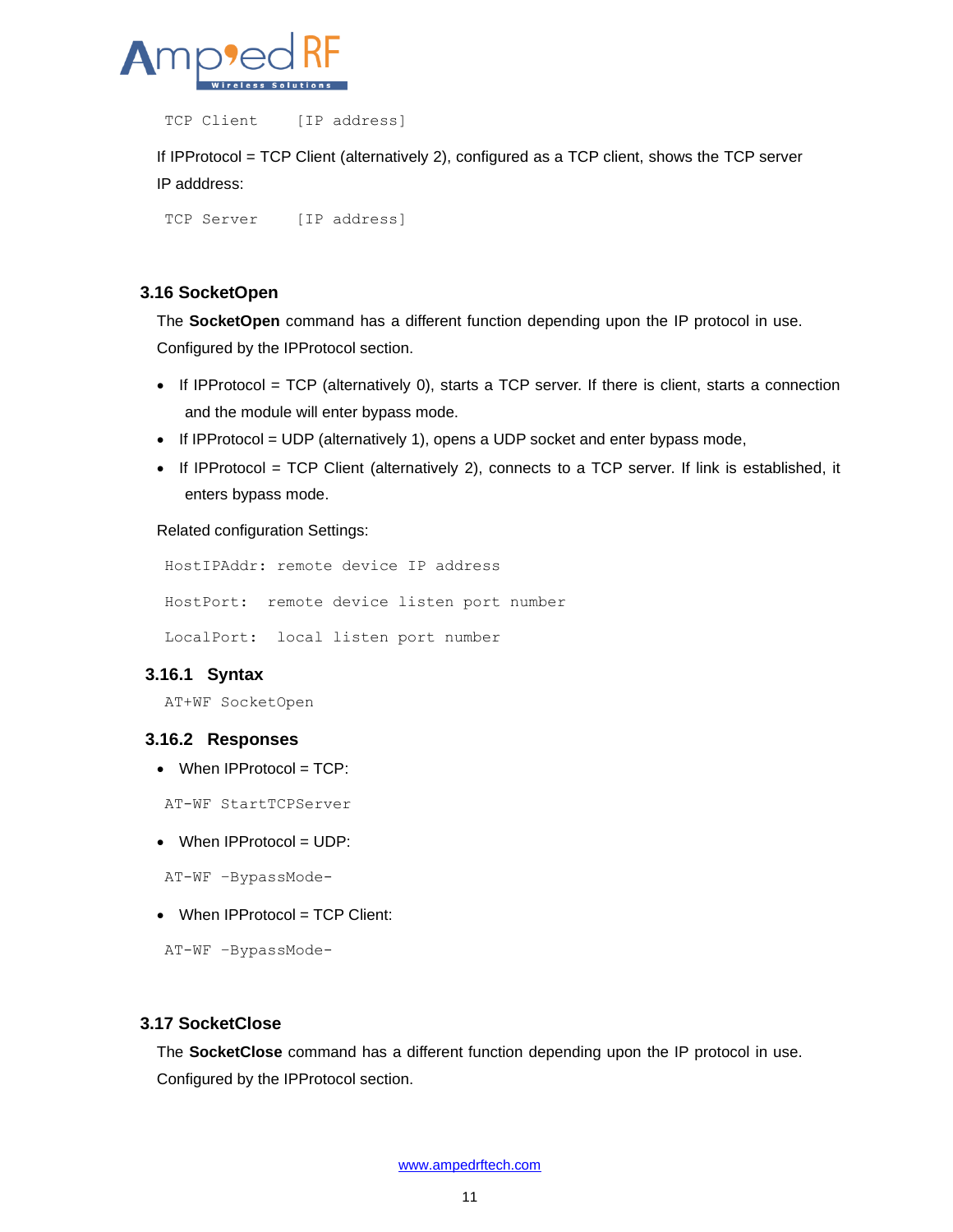

- $\bullet$  If IPProtocol = TCP, stops the TCP server. When there is a TCP link, it disconnects the link and stops the server.
- If IPProtocol = UDP, closes a UDP socket and returns to command mode.
- If IPProtocol = TCP Client, disconnects from the TCP server.

#### **3.17.1 Syntax**

AT+WF SocketClose

#### **3.17.2 Responses**

 $\bullet$  When IPProtocol = TCP,

AT-WF ConnectionDown

AT-WF StopTCPServer

• When IPProtocol = UDP,

AT-WF -CommandMode-

 $\bullet$  When IPProtocol = TCP Client,

AT-WF ConnectionDown

#### <span id="page-11-0"></span>**3.18 Unjoin**

The **Unjoin** command is used to disconnect the WLAN link from STA to AP or router.

#### **3.18.1 Syntax**

AT+WF Unjoin

#### **3.18.2 Responses**

If the operation is successful, the response is:

AT-WF Unjoin

## <span id="page-11-1"></span>**3.19 Version**

The **Version** command used to return the current version of the Wifi serial interface.

## **3.21.1 Syntax**

AT+WF Version

#### **3.21.2 Responses**

If the operation is successful, the response is:

```
AT-WF WiFi Cmd Ver [x.y]
```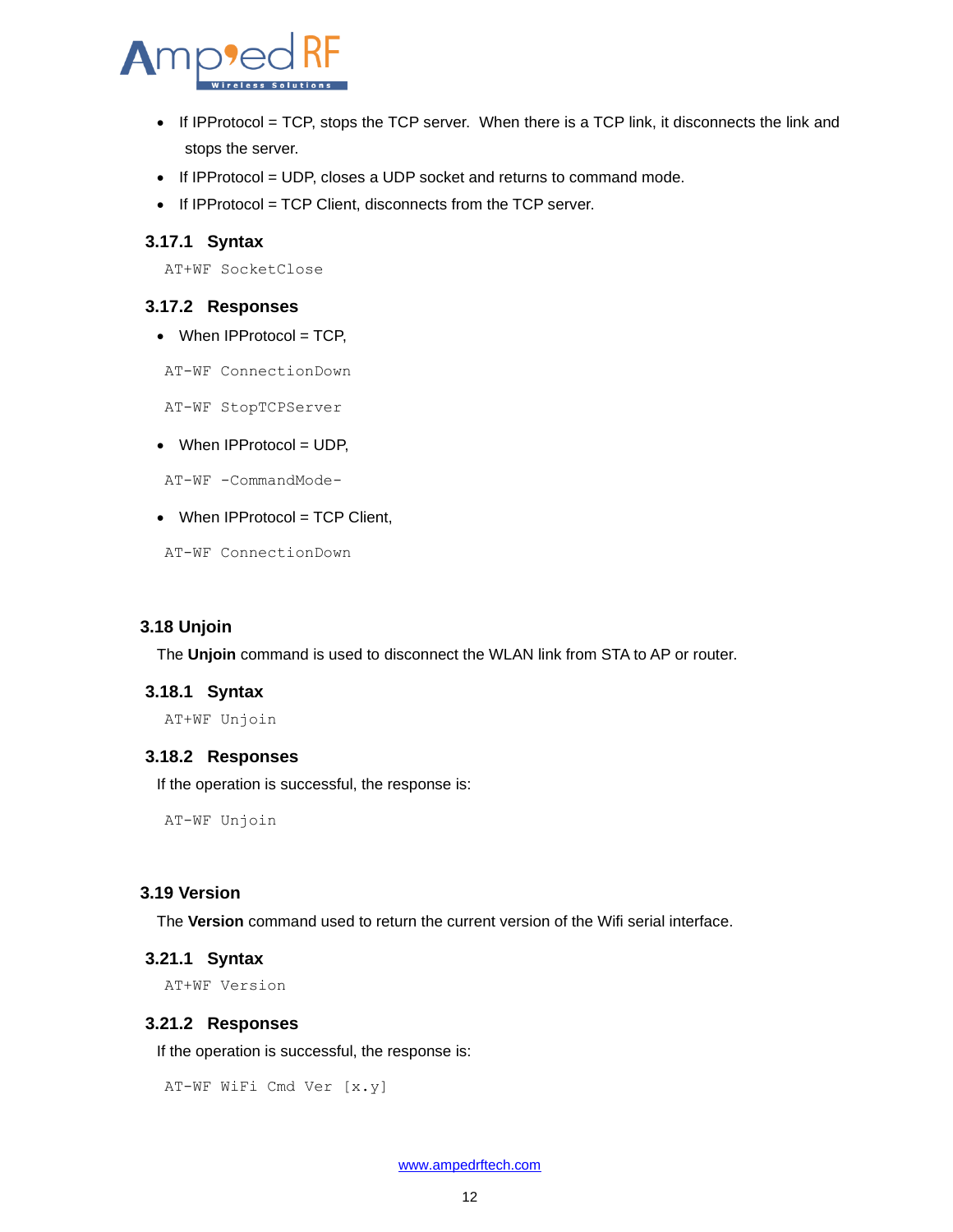

Where [x.y] is the current command version of the Wifi Interface.

## <span id="page-12-0"></span>**3.20 ShowVersion**

The **ShowVersion** command used to return the current hardware and software versions of Wifi module.

## **3.20.1 Syntax**

AT+WF ShowVersion

## **3.20.2 Responses**

If the operation is successful, the response is:

HW: [ACC1340] APP Ver:[160312R] WSM Ver:[WSC\_A04.09.0082 V1.0 Apr 13 2016 14:40:28] SDD Ver:[ADB\_2905\_1250\_R20\_Low\_SMPS\_v7.01] BTLD size:[2372]

Where these [ ] show the WIFI chip type, the application version, the WSM/SDD/bootloader version in WIFI chip.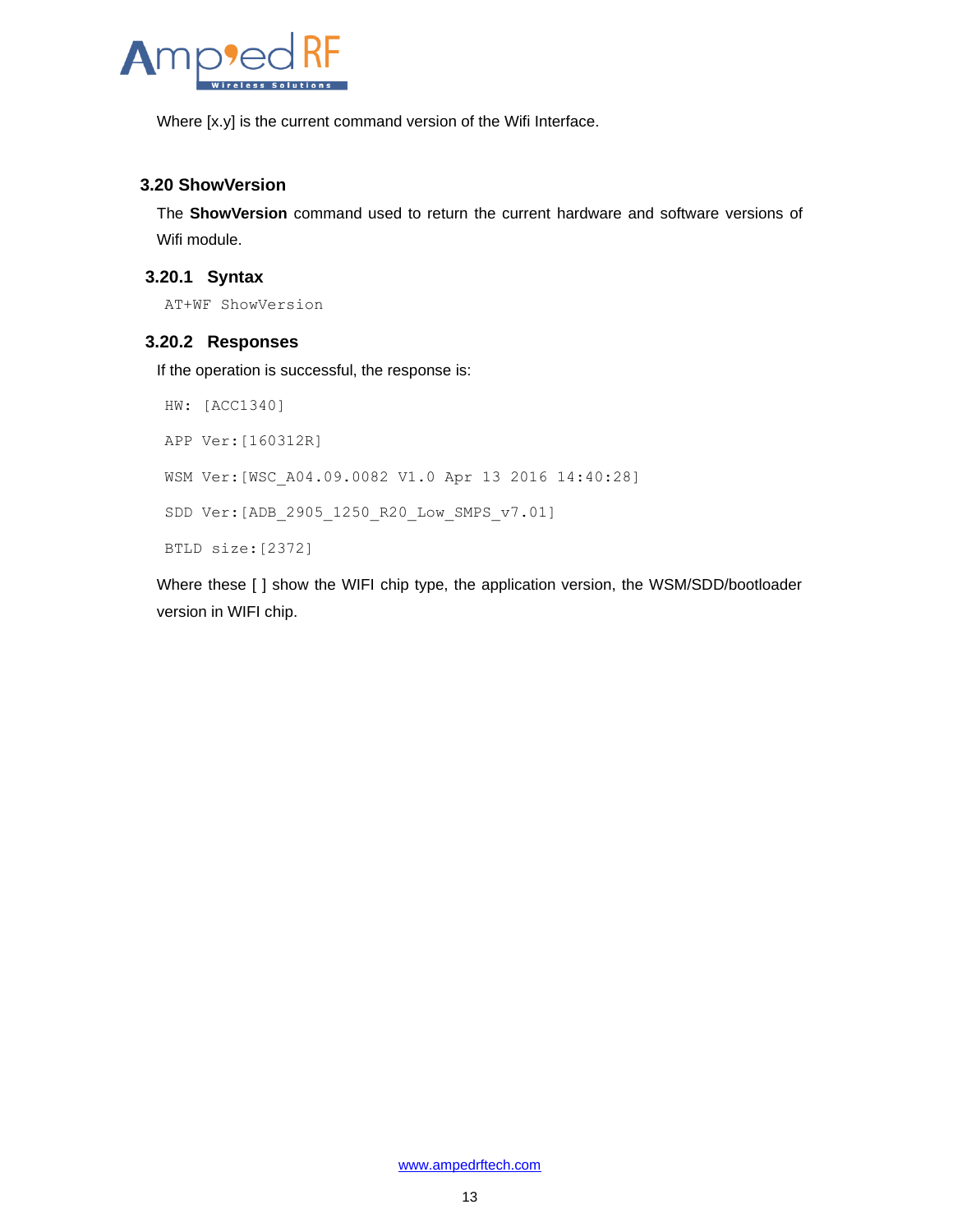

## <span id="page-13-0"></span>**4. Error Responses**

This chapter details the error responses that occur under specific circumstances.

There are five error responses that can occur beyond error responses specific to a particular command. They are:

ErrInvalidParam ErrExecution ErrFormat ErrNumParam ErrUnkownCmd

The following subsections detail the different error responses.

## <span id="page-13-1"></span>**4.1 ErrExecution**

The *ErrExecution* error response will be sent if the command cannot complete for any reason.

## <span id="page-13-2"></span>**4.2 ErrFormat**

The *ErrFormat* error response will be sent if Wifi receives a command (text terminated by a carriage return or line feed) that does not match the expected format of starting with "AT+WF ".

## <span id="page-13-3"></span>**4.3 ErrInvalidParam**

The *ErrInvalidParam* error response will be sent if the parameters for the requested command are not correct. The parameter(s) will be echoed back to the user starting from the parameter that was rejected.

Examples of commands that produce this error response are given in the following table.

| <b>Example</b>        | <b>Response</b>            | Reason                                                                                     |
|-----------------------|----------------------------|--------------------------------------------------------------------------------------------|
| AT+WF ChangeBaud 1600 | AT-WF ErrinvalidParam 1600 | Numeric parameter is out of range<br>(specified baud rate is not supported<br>by command). |

Example command with <ErrInvalidParam>

#### <span id="page-13-4"></span>**4.4 ErrNumParam**

The *ErrNumParam* error response will be sent if there are too few parameters for the requested command. A command sent with too many parameters does not generate an error; instead, the extra parameters are ignored.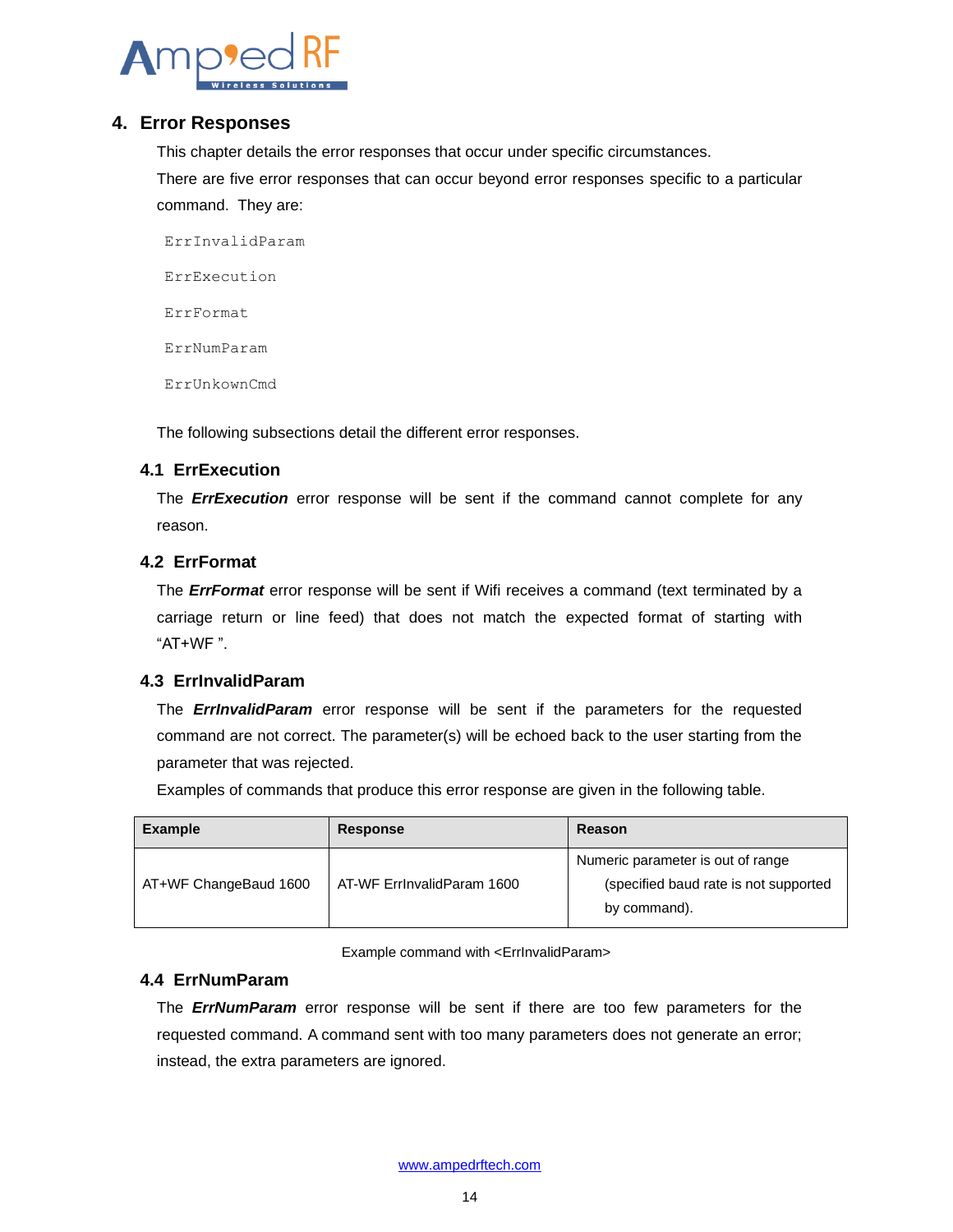

Note: some commands will accept a multiple number of parameters.

Examples of commands that produce this error response are given in the following table.

| <b>Example</b> | Reason                                              |
|----------------|-----------------------------------------------------|
| AT+WF          | The minimum number of parameters was not specified. |

Example command with <ErrNumParam>

#### <span id="page-14-0"></span>**4.5 ErrUnknownCmd**

٦

The *ErrUnknownCmd* error response will be sent if the requested command is not recognized. The unrecognized command will be echoed back to the host. Any parameters given will be ignored.

AT-WF ErrUnknownCmd [unrecognized command]

An accepted command always starts with the command identifier:

AT+WF

#### <span id="page-14-1"></span>**5. Other Responses**

The following subsections describe types of responses that occur under specific circumstances, not necessarily as a result of a specific command. They are:

- Reset
- Fcotoryinit
- Escape Sequence

#### <span id="page-14-2"></span>**5.1 Reset**

Upon a hardware reset or software reset (such as the **Reset** command), Wifi will respond as follows after the reset is complete:

AT-WF ResetPending

AT-WF -CommandMode-

Because the MAC address of the local device is reported during this response, the response is different than a response to the Escape Sequence.

#### <span id="page-14-3"></span>**5.2 Factoryinit**

The **Factoryint** command used to reset all the configurations by default values, It will execute a reset action, so the response is the same with the reset.

AT-WF ResetPending

AT-WF -CommandMode-